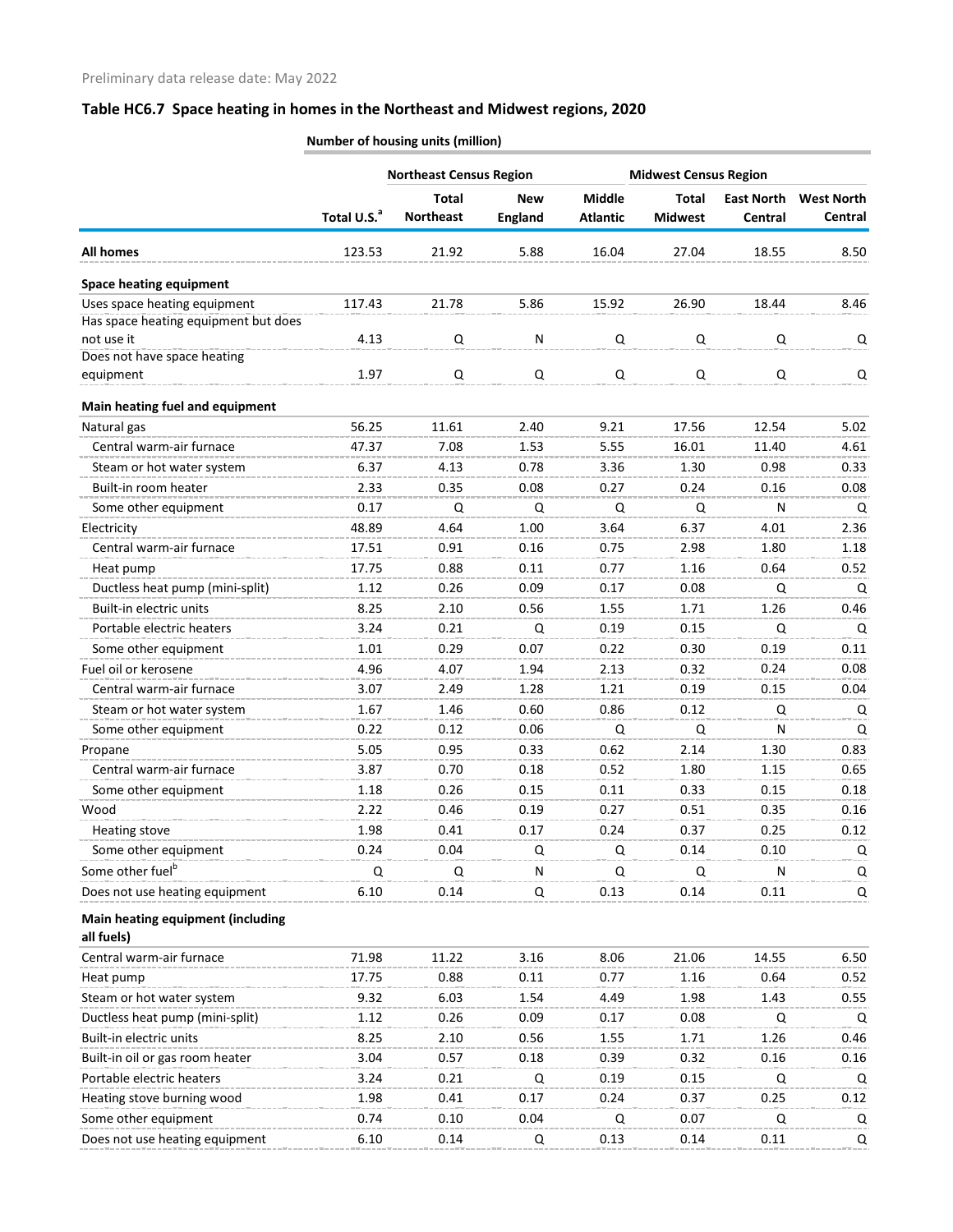|                                       |                         | <b>Northeast Census Region</b> |                |                 | <b>Midwest Census Region</b> |                   |                   |
|---------------------------------------|-------------------------|--------------------------------|----------------|-----------------|------------------------------|-------------------|-------------------|
|                                       |                         | <b>Total</b>                   | <b>New</b>     | <b>Middle</b>   | <b>Total</b>                 | <b>East North</b> | <b>West North</b> |
|                                       | Total U.S. <sup>a</sup> | <b>Northeast</b>               | <b>England</b> | <b>Atlantic</b> | <b>Midwest</b>               | Central           | <b>Central</b>    |
| <b>All homes</b>                      | 123.53                  | 21.92                          | 5.88           | 16.04           | 27.04                        | 18.55             | 8.50              |
| Main heating equipment age            |                         |                                |                |                 |                              |                   |                   |
| Less than 2 years old                 | 13.29                   | 1.52                           | 0.57           | 0.95            | 2.65                         | 1.82              | 0.83              |
| 2 to 4 years old                      | 17.19                   | 2.47                           | 0.61           | 1.86            | 3.39                         | 2.45              | 0.93              |
| 5 to 9 years old                      | 26.62                   | 4.00                           | 1.05           | 2.95            | 6.23                         | 4.21              | 2.02              |
| 10 to 14 years old                    | 22.28                   | 4.17                           | 1.13           | 3.04            | 5.59                         | 3.68              | 1.92              |
| 15 to 19 years old                    | 14.66                   | 2.85                           | 0.71           | 2.14            | 3.53                         | 2.34              | 1.19              |
| 20 or more years old                  | 23.40                   | 6.77                           | 1.80           | 4.97            | 5.52                         | 3.94              | 1.58              |
| Does not use heating equipment        | 6.10                    | 0.14                           | Q              | 0.13            | 0.14                         | 0.11              | Q                 |
| Has thermostat                        |                         |                                |                |                 |                              |                   |                   |
| Yes                                   | 109.35                  | 18.53                          | 5.38           | 13.15           | 25.40                        | 17.43             | 7.97              |
| Smart or internet-connected           |                         |                                |                |                 |                              |                   |                   |
| thermostat                            | 12.78                   | 1.78                           | 0.53           | 1.25            | 2.73                         | 1.95              | 0.78              |
| Programmable thermostat               | 52.49                   | 8.26                           | 2.09           | 6.17            | 12.18                        | 8.44              | 3.74              |
| Non-programmable thermostat           | 44.08                   | 8.49                           | 2.76           | 5.73            | 10.49                        | 7.03              | 3.46              |
| No                                    | 12.73                   | 3.34                           | 0.48           | 2.86            | 1.56                         | 1.06              | 0.50              |
| Does not use heating or air-          |                         |                                |                |                 |                              |                   |                   |
| conditioning equipment                | 1.45                    | Q                              | Q              | $\mathsf Q$     | $\Omega$                     | $\mathsf Q$       | Q                 |
| Main heating equipment control        |                         |                                |                |                 |                              |                   |                   |
| Sets one temperature and leaves it    |                         |                                |                |                 |                              |                   |                   |
| there most of the time                | 50.49                   | 8.24                           | 2.25           | 6.00            | 13.27                        | 9.05              | 4.22              |
| Manually adjusts the temperature      | 30.93                   | 5.95                           | 1.91           | 4.04            | 6.72                         | 4.57              | 2.14              |
| Programmable or smart thermostat      |                         |                                |                |                 |                              |                   |                   |
| automatically adjusts the temperature | 19.79                   | 3.86                           | 1.12           | 2.74            | 5.03                         | 3.46              | 1.57              |
| Turns equipment on or off as needed   | 12.06                   | 1.84                           | 0.39           | 1.45            | 1.31                         | 0.92              | 0.39              |
| Household does not have control over  |                         |                                |                |                 |                              |                   |                   |
| the equipment                         | 3.91                    | 1.84                           | 0.17           | 1.66            | 0.55                         | 0.42              | 0.13              |
| Controls heating equipment in some    |                         |                                |                |                 |                              |                   |                   |
| other way                             | 0.24                    | 0.04                           | $\mathsf Q$    | Q               | $\mathsf Q$                  | $\Omega$          | Q                 |
| Does not use heating equipment        | 6.10                    | 0.14                           | Q              | 0.13            | 0.14                         | 0.11              | Q                 |

**Number of housing units (million)**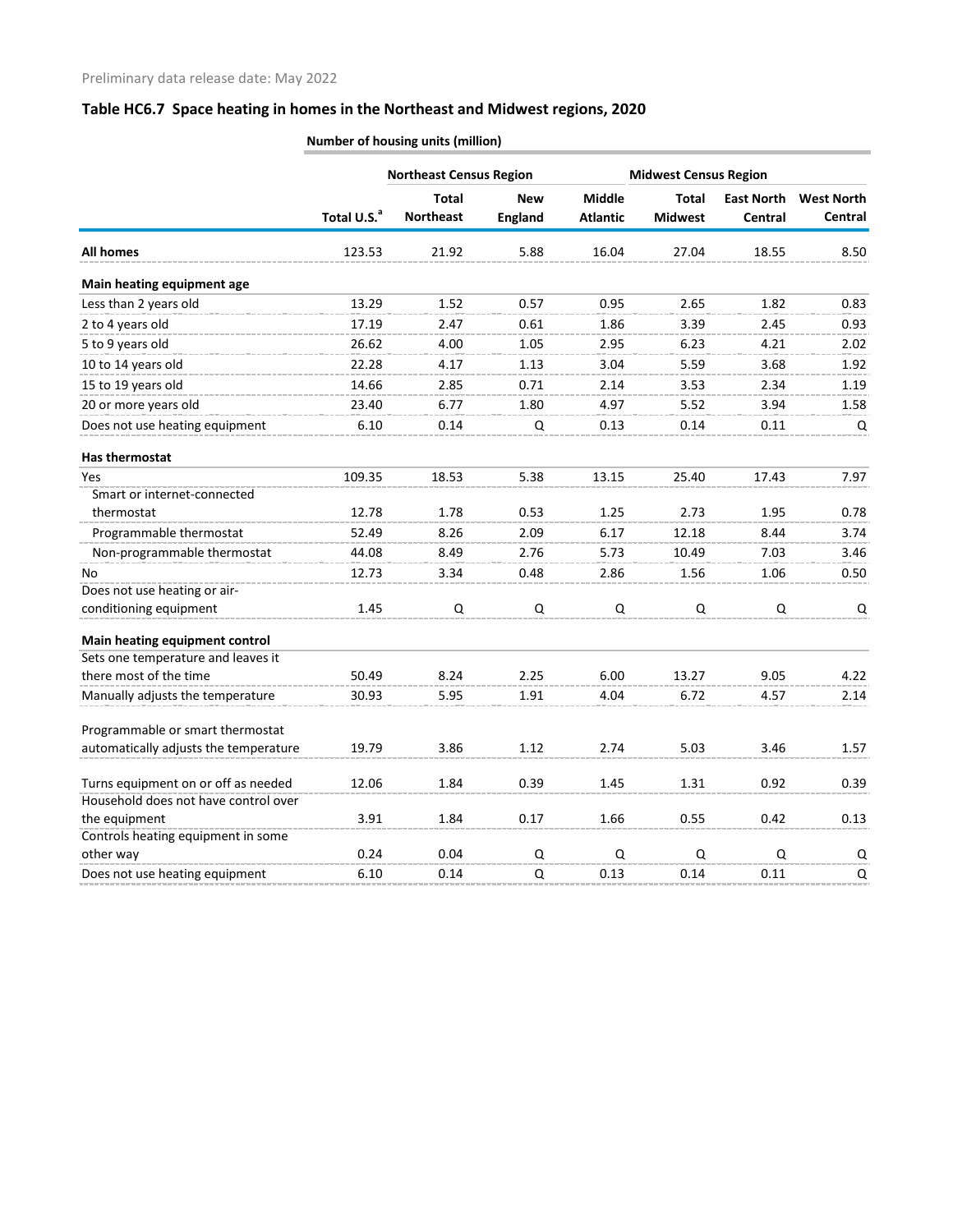|                                         |                         | <b>Northeast Census Region</b>   |                              |                                  | <b>Midwest Census Region</b>   |                              |                              |
|-----------------------------------------|-------------------------|----------------------------------|------------------------------|----------------------------------|--------------------------------|------------------------------|------------------------------|
|                                         | Total U.S. <sup>a</sup> | <b>Total</b><br><b>Northeast</b> | <b>New</b><br><b>England</b> | <b>Middle</b><br><b>Atlantic</b> | <b>Total</b><br><b>Midwest</b> | <b>East North</b><br>Central | <b>West North</b><br>Central |
| <b>All homes</b>                        | 123.53                  | 21.92                            | 5.88                         | 16.04                            | 27.04                          | 18.55                        | 8.50                         |
| Secondary heating fuel and<br>equipment |                         |                                  |                              |                                  |                                |                              |                              |
| Uses Secondary heating equipment        | 51.25                   | 9.41                             | 2.73                         | 6.68                             | 11.80                          | 7.74                         | 4.07                         |
| Natural gas                             | 7.55                    | 0.93                             | 0.15                         | 0.78                             | 1.86                           | 1.13                         | 0.73                         |
| Fireplace                               | 6.94                    | 0.80                             | 0.12                         | 0.68                             | 1.70                           | 1.02                         | 0.68                         |
| Some other equipment                    | 0.61                    | 0.12                             | Q                            | 0.10                             | 0.16                           | 0.11                         | 0.05                         |
| Electricity                             | 31.50                   | 5.96                             | 1.59                         | 4.37                             | 7.64                           | 5.04                         | 2.59                         |
| Portable electric heaters               | 25.02                   | 4.45                             | 1.09                         | 3.36                             | 6.09                           | 4.04                         | 2.05                         |
| Ductless heat pump (mini-split)         | 0.94                    | 0.41                             | 0.18                         | 0.22                             | 0.09                           | Q                            | 0.04                         |
| Built-in electric units                 | 3.17                    | 0.86                             | 0.24                         | 0.62                             | 0.78                           | 0.48                         | 0.30                         |
| Fireplace                               | 1.79                    | 0.20                             | 0.06                         | 0.14                             | 0.54                           | 0.38                         | 0.16                         |
| Some other equipment                    | 0.57                    | Q                                | Q                            | Q                                | 0.14                           | Q                            | 0.05                         |
| Wood                                    | 8.61                    | 1.78                             | 0.77                         | 1.02                             | 1.65                           | 1.13                         | 0.52                         |
| Heating stove                           | 3.12                    | 1.05                             | 0.50                         | 0.55                             | 0.66                           | 0.47                         | 0.19                         |
| Fireplace                               | 5.47                    | 0.72                             | 0.26                         | 0.46                             | 0.98                           | 0.65                         | 0.33                         |
| Some other equipment                    | Q                       | Q                                | Q                            | N                                | Q                              | N                            | Q                            |
| Some other fuel <sup>b</sup>            | 3.59                    | 0.74                             | 0.23                         | 0.51                             | 0.66                           | 0.43                         | 0.22                         |
| Does not use secondary heating          |                         |                                  |                              |                                  |                                |                              |                              |
| equipment                               | 66.18                   | 12.37                            | 3.13                         | 9.24                             | 15.10                          | 10.70                        | 4.40                         |
| Does not use any heating equipment      | 6.10                    | 0.14                             | Q                            | 0.13                             | 0.14                           | 0.11                         | Q                            |
| <b>Secondary heating usage</b>          |                         |                                  |                              |                                  |                                |                              |                              |
| Uses all or almost all of the time      | 10.91                   | 2.39                             | 0.72                         | 1.67                             | 2.90                           | 1.98                         | 0.92                         |
| Uses at least once a week               | 9.41                    | 1.74                             | 0.61                         | 1.12                             | 2.27                           | 1.44                         | 0.83                         |
| Uses a few times per month              | 4.71                    | 0.89                             | 0.30                         | 0.59                             | 1.02                           | 0.67                         | 0.35                         |
| Uses only when it is very cold          | 19.64                   | 3.23                             | 0.79                         | 2.44                             | 4.21                           | 2.72                         | 1.49                         |
| Uses only in rare situations, such as   |                         |                                  |                              |                                  |                                |                              |                              |
| when a guest is visiting                | 6.59                    | 1.16                             | 0.30                         | 0.86                             | 1.40                           | 0.93                         | 0.47                         |
| Does not use secondary heating          |                         |                                  |                              |                                  |                                |                              |                              |
| equipment                               | 66.18                   | 12.37                            | 3.13                         | 9.24                             | 15.10                          | 10.70                        | 4.40                         |
| Does not use any heating equipment      | 6.10                    | 0.14                             | Q                            | 0.13                             | 0.14                           | 0.11                         | Q                            |
| Winter indoor daytime temperature       |                         |                                  |                              |                                  |                                |                              |                              |

**Number of housing units (million)**

**when someone is home**

| 4.29  | 1.18 | 0.37 | 0.81 | 0.69 | 0.45 | 0.24 |
|-------|------|------|------|------|------|------|
| 10.27 | 2.73 | 1.01 | 1.72 | 2.06 | 1.40 | 0.65 |
| 32.43 | 7.14 | 2.08 | 5.06 | 8.41 | 5.87 | 2.55 |
| 26.94 | 5.38 | 1.39 | 4.00 | 6.37 | 4.31 | 2.06 |
| 25.20 | 3.51 | 0.63 | 2.88 | 6.27 | 4.25 | 2.02 |
| 18.30 | 1.84 | 0.39 | 1.45 | 3.10 | 2.15 | 0.95 |
| 6.10  | 0.14 |      | 0.13 | 0.14 | 0.11 | O    |
|       |      |      |      |      |      |      |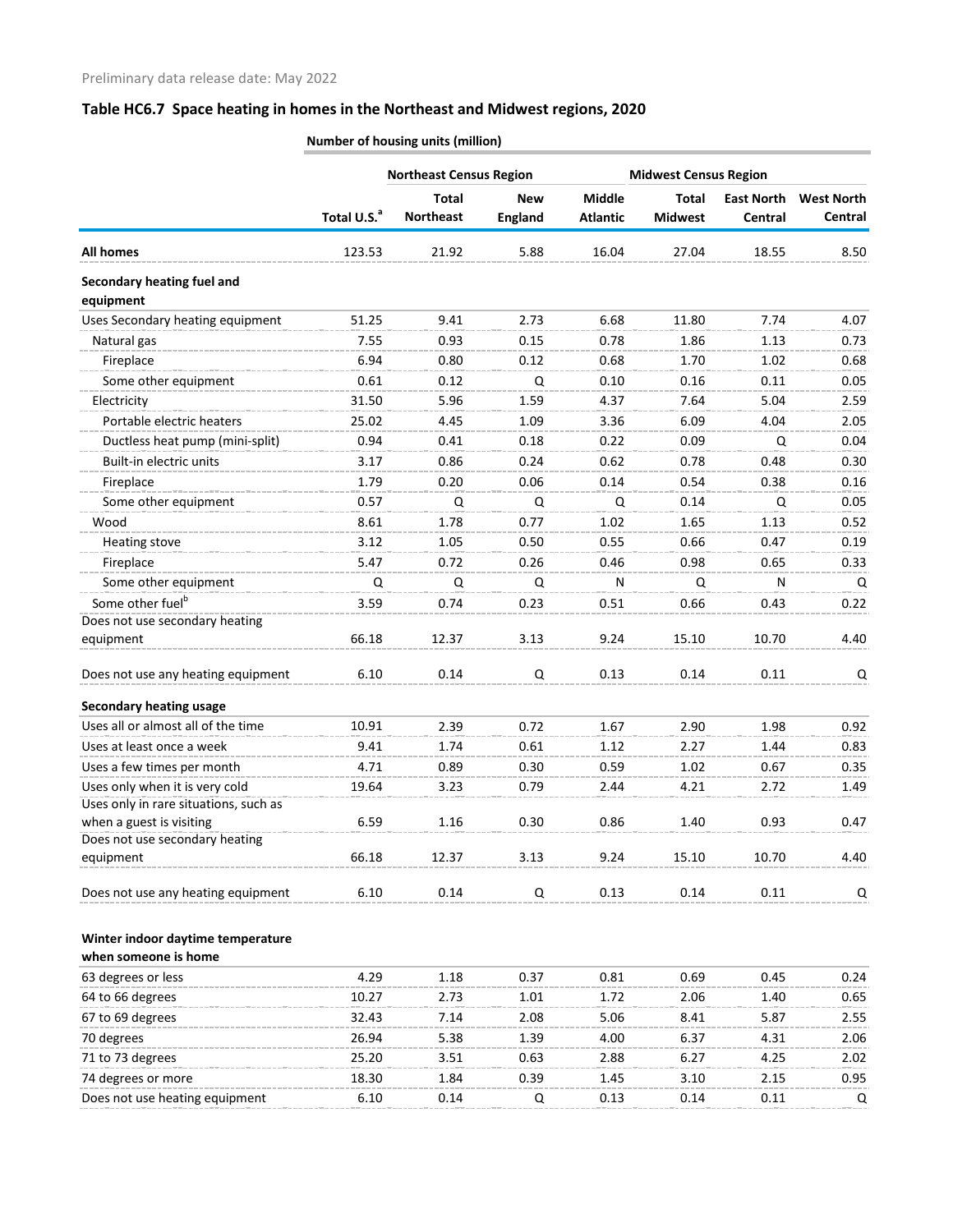|                                                          |                         | <b>Northeast Census Region</b>   |                              |                                  | <b>Midwest Census Region</b>   |                              |                              |  |
|----------------------------------------------------------|-------------------------|----------------------------------|------------------------------|----------------------------------|--------------------------------|------------------------------|------------------------------|--|
|                                                          | Total U.S. <sup>a</sup> | <b>Total</b><br><b>Northeast</b> | <b>New</b><br><b>England</b> | <b>Middle</b><br><b>Atlantic</b> | <b>Total</b><br><b>Midwest</b> | <b>East North</b><br>Central | <b>West North</b><br>Central |  |
| <b>All homes</b>                                         | 123.53                  | 21.92                            | 5.88                         | 16.04                            | 27.04                          | 18.55                        | 8.50                         |  |
| Winter indoor daytime temperature<br>when no one is home |                         |                                  |                              |                                  |                                |                              |                              |  |
| 63 degrees or less                                       | 18.59                   | 4.84                             | 1.84                         | 3.01                             | 3.21                           | 2.26                         | 0.95                         |  |
| 64 to 66 degrees                                         | 22.05                   | 4.77                             | 1.37                         | 3.40                             | 4.91                           | 3.33                         | 1.58                         |  |
| 67 to 69 degrees                                         | 30.03                   | 5.77                             | 1.39                         | 4.38                             | 7.96                           | 5.37                         | 2.59                         |  |
| 70 degrees                                               | 19.35                   | 3.31                             | 0.75                         | 2.55                             | 4.96                           | 3.48                         | 1.48                         |  |
| 71 to 73 degrees                                         | 15.06                   | 1.98                             | 0.31                         | 1.66                             | 3.96                           | 2.72                         | 1.25                         |  |
| 74 degrees or more                                       | 12.35                   | 1.11                             | 0.20                         | 0.92                             | 1.90                           | 1.28                         | 0.62                         |  |
| Does not use heating equipment                           | 6.10                    | 0.14                             | Q                            | 0.13                             | 0.14                           | 0.11                         | Q                            |  |
| Winter indoor temperature at night                       |                         |                                  |                              |                                  |                                |                              |                              |  |
| 63 degrees or less                                       | 14.70                   | 3.85                             | 1.48                         | 2.37                             | 2.64                           | 1.93                         | 0.71                         |  |
| 64 to 66 degrees                                         | 19.67                   | 4.42                             | 1.38                         | 3.04                             | 4.53                           | 2.94                         | 1.60                         |  |
| 67 to 69 degrees                                         | 31.47                   | 5.86                             | 1.44                         | 4.43                             | 8.17                           | 5.58                         | 2.58                         |  |
| 70 degrees                                               | 20.22                   | 3.96                             | 0.89                         | 3.07                             | 4.79                           | 3.27                         | 1.53                         |  |
| 71 to 73 degrees                                         | 17.49                   | 2.25                             | 0.41                         | 1.84                             | 4.31                           | 2.92                         | 1.39                         |  |
| 74 degrees or more                                       | 13.88                   | 1.44                             | 0.27                         | 1.17                             | 2.46                           | 1.79                         | 0.66                         |  |
|                                                          | 6.10                    | 0.14                             |                              | 0.13                             | 0.14                           | 0.11                         |                              |  |
| Does not use heating equipment                           |                         |                                  | Q                            |                                  |                                |                              | Q                            |  |
| <b>Heated basement</b>                                   |                         |                                  |                              |                                  |                                |                              |                              |  |
| Yes                                                      | 24.93                   | 5.99                             | 1.53                         | 4.46                             | 12.26                          | 7.98                         | 4.28                         |  |
| No                                                       | 11.71                   | 5.18                             | 1.76                         | 3.42                             | 3.33                           | 2.47                         | 0.85                         |  |
| Not asked (heated homes with no                          |                         |                                  |                              |                                  |                                |                              |                              |  |
| basement)                                                | 45.02                   | 1.98                             | 0.34                         | 1.64                             | 4.27                           | 3.01                         | 1.26                         |  |
| Not asked (unheated homes,                               |                         |                                  |                              |                                  |                                |                              |                              |  |
| apartments, and mobile homes)                            | 41.88                   | 8.77                             | 2.24                         | 6.52                             | 7.19                           | 5.09                         | 2.10                         |  |
| <b>Heated attic</b>                                      |                         |                                  |                              |                                  |                                |                              |                              |  |
| Yes                                                      | 3.48                    | 0.81                             | 0.14                         | 0.67                             | 1.01                           | 0.75                         | 0.25                         |  |
| No                                                       | 51.56                   | 7.65                             | 2.30                         | 5.35                             | 12.22                          | 8.39                         | 3.84                         |  |
| Not asked (heated homes with no                          |                         |                                  |                              |                                  |                                |                              |                              |  |
| attic)                                                   | 26.61                   | 4.69                             | 1.19                         | 3.51                             | 6.63                           | 4.32                         | 2.30                         |  |
| Not asked (unheated homes,                               |                         |                                  |                              |                                  |                                |                              |                              |  |
| apartments, and mobile homes)                            | 41.88                   | 8.77                             | 2.24                         | 6.52                             | 7.19                           | 5.09                         | 2.10                         |  |
| <b>Heated attached garage</b>                            |                         |                                  |                              |                                  |                                |                              |                              |  |
| Yes                                                      | 3.87                    | 0.55                             | 0.15                         | 0.40                             | 1.42                           | 0.84                         | 0.59                         |  |
| No                                                       | 46.07                   | 6.30                             | 1.62                         | 4.68                             | 10.88                          | 7.32                         | 3.57                         |  |
| Not asked (heated homes with no                          |                         |                                  |                              |                                  |                                |                              |                              |  |
| attached garage)                                         | 31.71                   | 6.31                             | 1.87                         | 4.44                             | 7.55                           | 5.31                         | 2.24                         |  |
| Not asked (unheated homes,                               |                         |                                  |                              |                                  |                                |                              |                              |  |
| apartments, and mobile homes)                            | 41.88                   | 8.77                             | 2.24                         | 6.52                             | 7.19                           | 5.09                         | 2.10                         |  |

**Number of housing units (million)**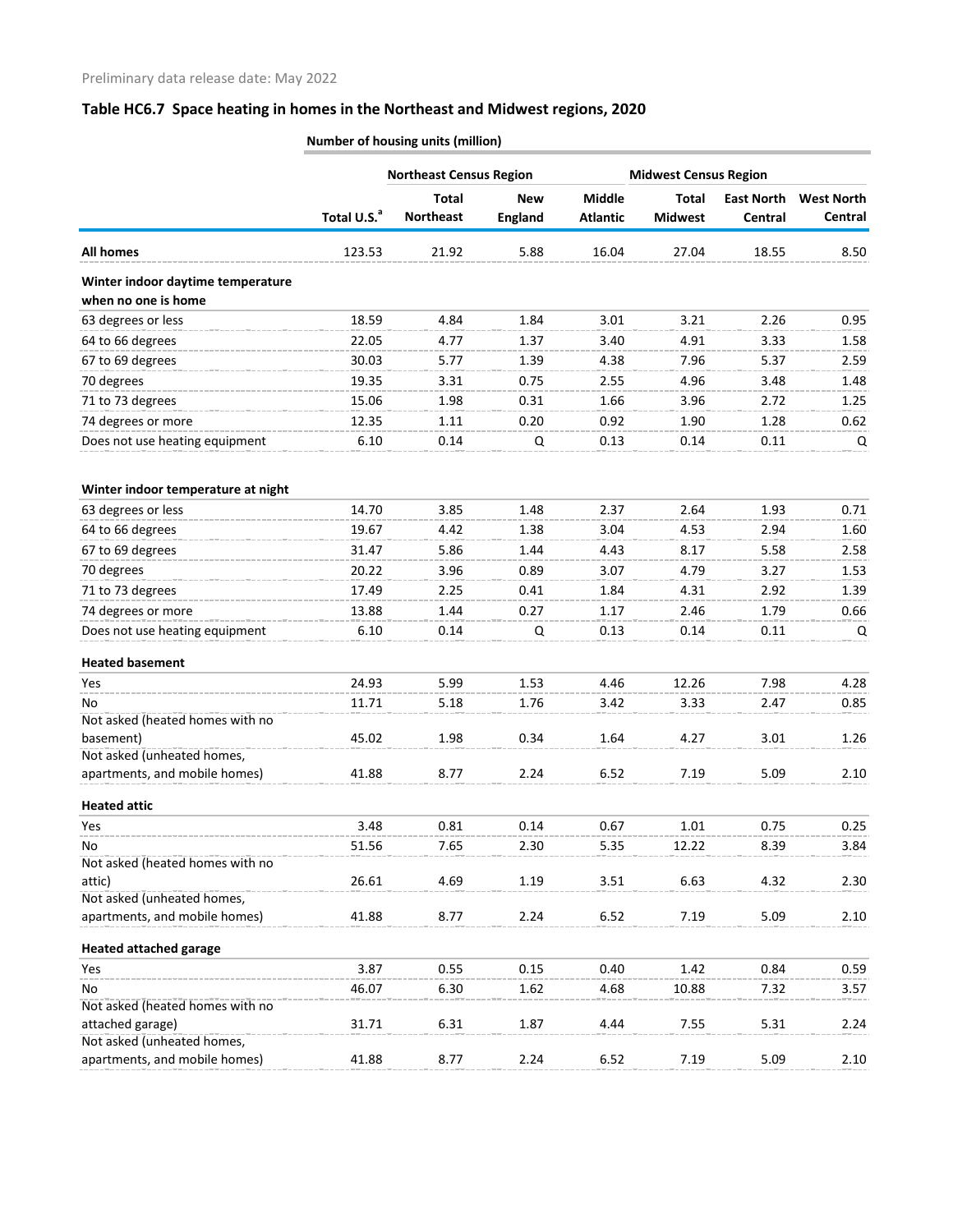|                                    |                         | <b>Northeast Census Region</b> |                       |                           | <b>Midwest Census Region</b> |                              |                              |
|------------------------------------|-------------------------|--------------------------------|-----------------------|---------------------------|------------------------------|------------------------------|------------------------------|
|                                    | Total U.S. <sup>a</sup> | Total<br><b>Northeast</b>      | <b>New</b><br>England | Middle<br><b>Atlantic</b> | Total<br><b>Midwest</b>      | <b>East North</b><br>Central | <b>West North</b><br>Central |
| All homes                          | 123.53                  | 21.92                          | 5.88                  | 16.04                     | 27.04                        | 18.55                        | 8.50                         |
| Humidifier usage                   |                         |                                |                       |                           |                              |                              |                              |
| Uses a humidifier                  | 29.25                   | 6.27                           | 1.62                  | 4.65                      | 10.39                        | 7.18                         | 3.21                         |
| Uses only occasionally             | 7.13                    | 1.20                           | 0.27                  | 0.93                      | 1.36                         | 0.95                         | 0.41                         |
| Uses only during winter months     | 15.77                   | 3.82                           | 1.04                  | 2.78                      | 7.14                         | 4.85                         | 2.29                         |
| Uses about half of the year        | 2.21                    | 0.50                           | 0.15                  | 0.36                      | 0.70                         | 0.48                         | 0.22                         |
| Uses all or almost all of the year | 4.12                    | 0.75                           | 0.17                  | 0.58                      | 1.19                         | 0.89                         | 0.30                         |
| Does not use a humidifier          | 94.28                   | 15.65                          | 4.25                  | 11.39                     | 16.65                        | 11.37                        | 5.28                         |

**Number of housing units (million)**

Source: U.S. Energy Information Administration, Office of Energy Demand and Integrated Statistics, Form EIA-457A of the *2020 Residential Energy Consumption Survey*

Notes: Because of rounding, data may not sum to totals. See RECS Terminology for the definitions of terms used in these tables.

<sup>a</sup> Total U.S. includes all primary occupied housing units in the 50 states and the District of Columbia. Vacant housing units, seasonal units, second homes, military houses, and group quarters are excluded.

*b* Some other fuel includes coal and district steam.

Q = Data withheld because either the relative standard error (RSE) was greater than 50% or fewer than 10 households were in the reporting sample. N = No households in reporting sample.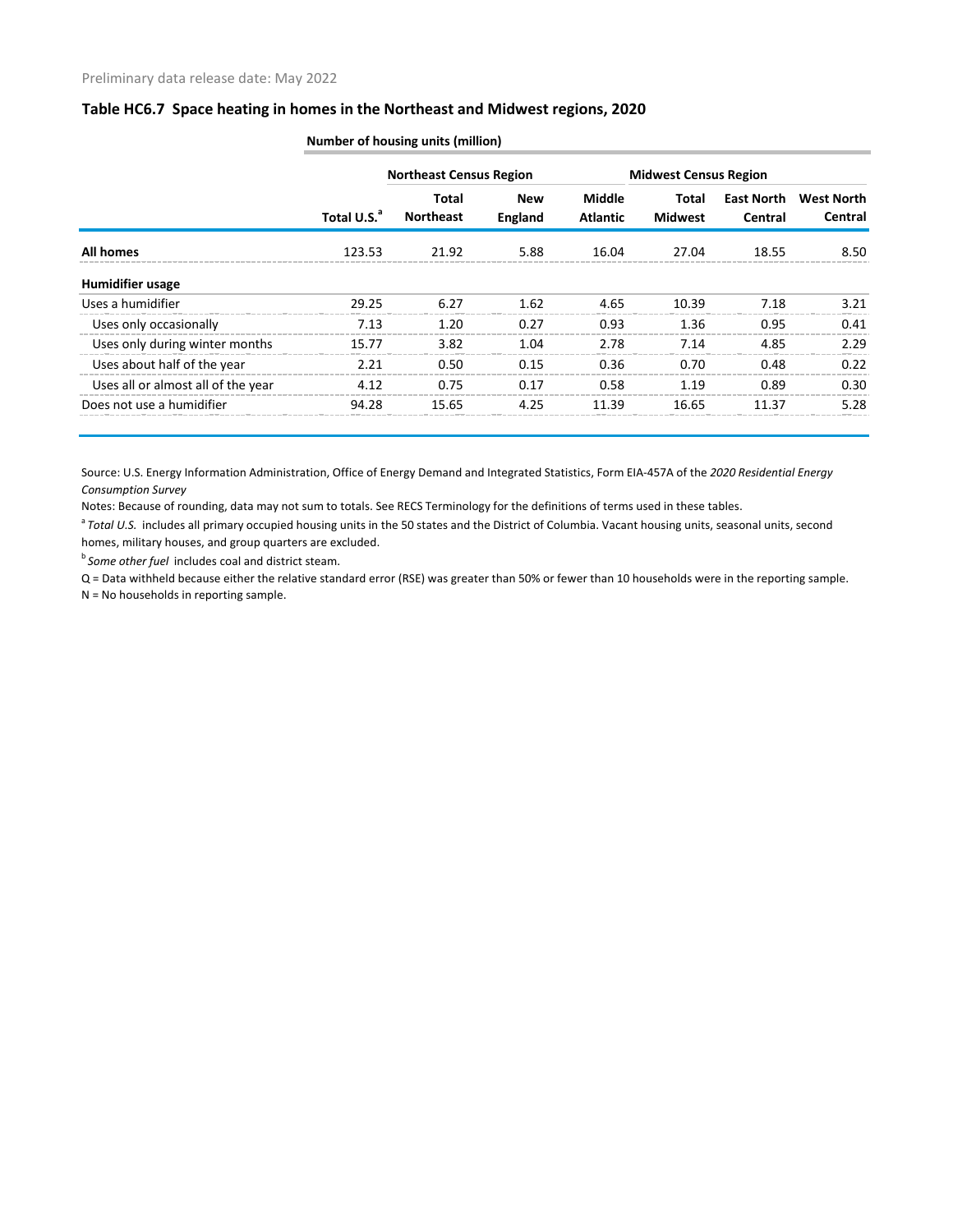|                                                                      | RSEs for number of housing units |                                  |                              |                                  |                              |                              |                              |  |  |
|----------------------------------------------------------------------|----------------------------------|----------------------------------|------------------------------|----------------------------------|------------------------------|------------------------------|------------------------------|--|--|
|                                                                      |                                  | <b>Northeast Census Region</b>   |                              |                                  | <b>Midwest Census Region</b> |                              |                              |  |  |
|                                                                      | Total U.S. <sup>a</sup>          | <b>Total</b><br><b>Northeast</b> | <b>New</b><br><b>England</b> | <b>Middle</b><br><b>Atlantic</b> | Total<br><b>Midwest</b>      | <b>East North</b><br>Central | <b>West North</b><br>Central |  |  |
| <b>All homes</b>                                                     | 0.00                             | 0.00                             | 0.00                         | 0.00                             | 0.00                         | 0.00                         | 0.00                         |  |  |
| <b>Space heating equipment</b>                                       |                                  |                                  |                              |                                  |                              |                              |                              |  |  |
| Uses space heating equipment<br>Has space heating equipment but does | 0.23                             | 0.15                             | 0.13                         | 0.21                             | 0.16                         | 0.22                         | 0.20                         |  |  |
| not use it                                                           | 5.61                             | 32.61                            | 0.00                         | 32.61                            | 43.02                        | 49.83                        | 83.70                        |  |  |
| Does not have space heating                                          |                                  |                                  |                              |                                  |                              |                              |                              |  |  |
| equipment                                                            | 7.69                             | 36.00                            | 56.06                        | 44.92                            | 44.64                        | 56.35                        | 55.23                        |  |  |
| Main heating fuel and equipment                                      |                                  |                                  |                              |                                  |                              |                              |                              |  |  |
| Natural gas                                                          | 0.97                             | 1.57                             | 3.08                         | 1.89                             | 1.51                         | 1.84                         | 2.11                         |  |  |
| Central warm-air furnace                                             | 0.99                             | 2.63                             | 4.35                         | 3.15                             | 1.65                         | 2.00                         | 2.55                         |  |  |
| Steam or hot water system                                            | 3.76                             | 4.70                             | 8.28                         | 5.09                             | 10.03                        | 11.26                        | 15.20                        |  |  |
| Built-in room heater                                                 | 6.13                             | 15.78                            | 27.59                        | 18.23                            | 18.49                        | 26.92                        | 29.31                        |  |  |
| Some other equipment                                                 | 19.12                            | 42.99                            | 90.52                        | 49.12                            | 86.00                        | 0.00                         | 86.00                        |  |  |
| Electricity                                                          | 0.95                             | 3.85                             | 5.53                         | 4.99                             | 3.87                         | 5.38                         | 4.73                         |  |  |
| Central warm-air furnace                                             | 2.16                             | 9.92                             | 16.30                        | 11.25                            | 6.36                         | 8.46                         | 7.31                         |  |  |
| Heat pump                                                            | 1.84                             | 10.68                            | 21.86                        | 11.20                            | 9.04                         | 11.78                        | 10.35                        |  |  |
| Ductless heat pump (mini-split)                                      | 8.38                             | 15.29                            | 21.25                        | 18.91                            | 33.20                        | 45.03                        | 52.37                        |  |  |
| Built-in electric units                                              | 2.74                             | 5.54                             | 8.83                         | 7.43                             | 7.02                         | 9.38                         | 12.53                        |  |  |
| Portable electric heaters                                            | 6.15                             | 24.30                            | 60.85                        | 25.93                            | 32.06                        | 46.46                        | 36.51                        |  |  |
| Some other equipment                                                 | 10.83                            | 18.69                            | 30.39                        | 22.87                            | 21.61                        | 26.74                        | 31.03                        |  |  |
| Fuel oil or kerosene                                                 | 3.36                             | 3.76                             | 3.33                         | 6.59                             | 18.23                        | 22.91                        | 29.58                        |  |  |
| Central warm-air furnace                                             | 4.55                             | 4.91                             | 4.76                         | 9.13                             | 24.02                        | 28.62                        | 34.35                        |  |  |
| Steam or hot water system                                            | 6.77                             | 7.70                             | 8.87                         | 10.42                            | 29.37                        | 35.40                        | 52.97                        |  |  |
| Some other equipment                                                 | 16.16                            | 22.46                            | 25.86                        | 37.43                            | 100.80                       | 0.00                         | 100.80                       |  |  |
| Propane                                                              | 4.01                             | 8.67                             | 9.69                         | 11.82                            | 6.24                         | 8.49                         | 7.83                         |  |  |
| Central warm-air furnace                                             | 4.19                             | 10.77                            | 14.45                        | 12.64                            | 6.77                         | 9.07                         | 9.65                         |  |  |
| Some other equipment                                                 | 8.03                             | 17.00                            | 15.20                        | 32.72                            | 13.87                        | 23.29                        | 15.79                        |  |  |
| Wood                                                                 | 5.19                             | 11.07                            | 11.28                        | 17.47                            | 13.16                        | 16.52                        | 21.35                        |  |  |
| Heating stove                                                        | 5.76                             | 11.54                            | 12.82                        | 17.93                            | 14.92                        | 19.63                        | 24.75                        |  |  |
| Some other equipment                                                 | 19.24                            | 34.41                            | 37.86                        | 56.79                            | 25.15                        | 30.52                        | 41.50                        |  |  |
| Some other fuel <sup>b</sup>                                         | 33.09                            | 39.10                            | 0.00                         | 39.10                            | 100.27                       | 0.00                         | 100.27                       |  |  |
| Does not use heating equipment                                       | 4.53                             | 23.91                            | 56.06                        | 26.57                            | 30.74                        | 37.35                        | 53.60                        |  |  |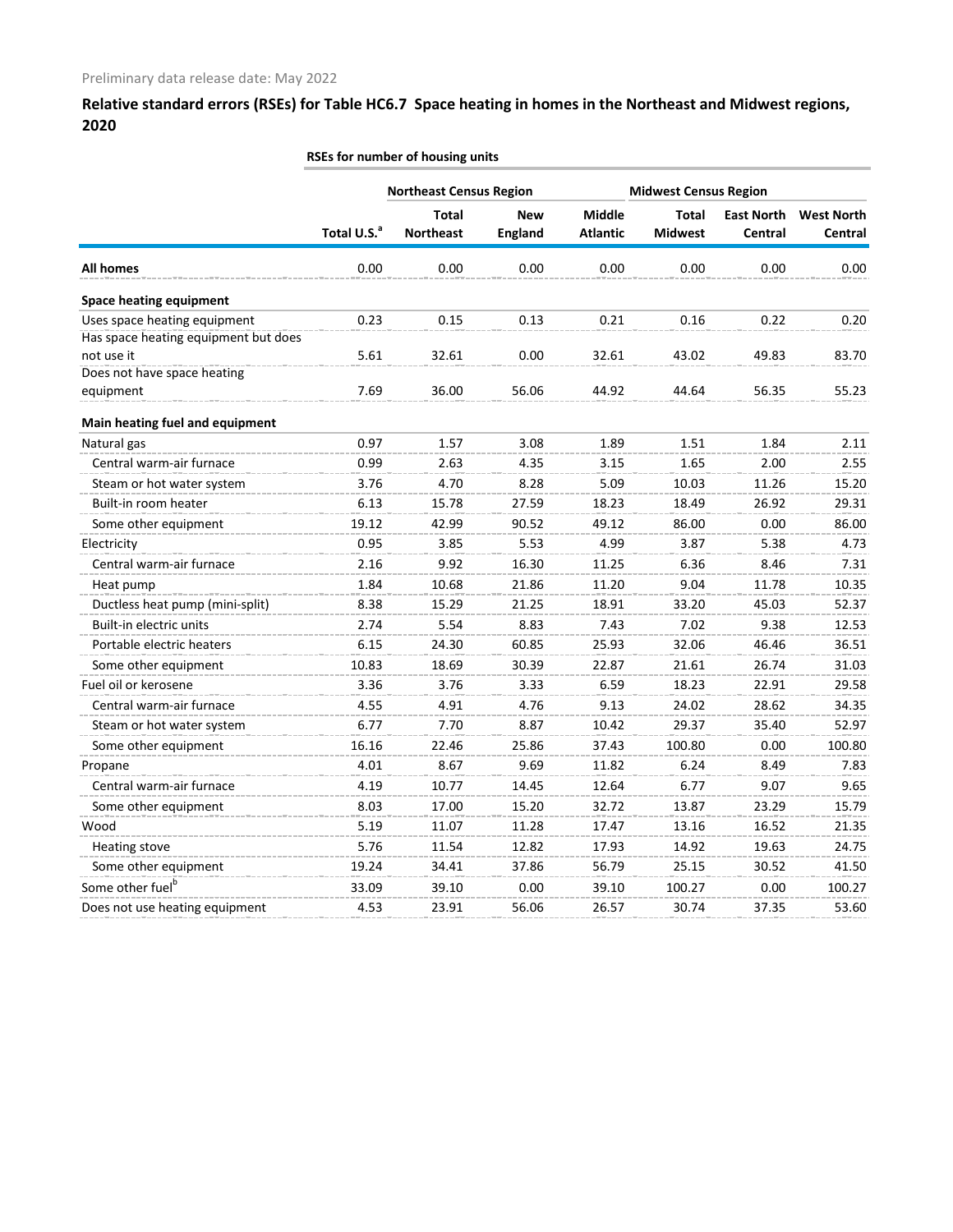**RSEs for number of housing units**

|                                                 |                         | <b>Northeast Census Region</b> |                | <b>Midwest Census Region</b> |                |                   |                   |
|-------------------------------------------------|-------------------------|--------------------------------|----------------|------------------------------|----------------|-------------------|-------------------|
|                                                 |                         | <b>Total</b>                   | <b>New</b>     | <b>Middle</b>                | <b>Total</b>   | <b>East North</b> | <b>West North</b> |
|                                                 | Total U.S. <sup>a</sup> | <b>Northeast</b>               | <b>England</b> | <b>Atlantic</b>              | <b>Midwest</b> | <b>Central</b>    | Central           |
| <b>All homes</b>                                | 0.00                    | 0.00                           | 0.00           | 0.00                         | 0.00           | 0.00              | 0.00              |
| Main heating equipment (including<br>all fuels) |                         |                                |                |                              |                |                   |                   |
| Central warm-air furnace                        | 0.66                    | 1.89                           | 2.71           | 2.57                         | 1.08           | 1.36              | 1.63              |
| Heat pump                                       | 1.84                    | 10.68                          | 21.86          | 11.20                        | 9.04           | 11.78             | 10.35             |
| Steam or hot water system                       | 2.85                    | 3.30                           | 5.35           | 4.01                         | 7.79           | 9.07              | 12.13             |
| Ductless heat pump (mini-split)                 | 8.38                    | 15.29                          | 21.25          | 18.91                        | 33.20          | 45.03             | 52.37             |
| Built-in electric units                         | 2.74                    | 5.54                           | 8.83           | 7.43                         | 7.02           | 9.38              | 12.53             |
| Built-in oil or gas room heater                 | 5.53                    | 11.62                          | 16.13          | 15.36                        | 15.55          | 26.92             | 21.80             |
| Portable electric heaters                       | 6.15                    | 24.30                          | 60.85          | 25.93                        | 32.06          | 46.46             | 36.51             |
| Heating stove burning wood                      | 5.76                    | 11.54                          | 12.82          | 17.93                        | 14.92          | 19.63             | 24.75             |
| Some other equipment                            | 10.02                   | 25.71                          | 35.52          | 34.00                        | 30.03          | 59.02             | 35.96             |
| Does not use heating equipment                  | 4.53                    | 23.91                          | 56.06          | 26.57                        | 30.74          | 37.35             | 53.60             |
|                                                 |                         |                                |                |                              |                |                   |                   |
| Main heating equipment age                      |                         |                                |                |                              |                |                   |                   |
| Less than 2 years old                           | 2.42                    | 6.36                           | 9.98           | 8.30                         | 5.32           | 7.34              | 8.35              |
| 2 to 4 years old                                | 2.11                    | 5.33                           | 9.15           | 6.57                         | 4.10           | 5.43              | 6.80              |
| 5 to 9 years old                                | 1.46                    | 4.35                           | 5.19           | 5.06                         | 3.70           | 4.68              | 4.69              |
| 10 to 14 years old                              | 1.98                    | 3.43                           | 5.83           | 4.40                         | 4.08           | 5.31              | 5.70              |
| 15 to 19 years old                              | 2.50                    | 4.58                           | 8.01           | 5.54                         | 4.62           | 6.58              | 6.58              |
| 20 or more years old                            | 1.77                    | 2.92                           | 4.99           | 3.67                         | 3.57           | 4.30              | 6.01              |
| Does not use heating equipment                  | 4.53                    | 23.91                          | 56.06          | 26.57                        | 30.74          | 37.35             | 53.60             |
| Has thermostat                                  |                         |                                |                |                              |                |                   |                   |
| Yes                                             | 0.34                    | 0.70                           | 0.96           | 0.87                         | 0.46           | 0.62              | 0.84              |
| Smart or internet-connected                     |                         |                                |                |                              |                |                   |                   |
| thermostat                                      | 2.22                    | 5.88                           | 8.59           | 7.53                         | 5.13           | 6.53              | 8.08              |
| Programmable thermostat                         | 0.88                    | 236                            | 3.62           | 2.80                         | 1.96           | 2.41              | 3.17              |
| Non-programmable thermostat                     | 1.29                    | 2.08                           | 2.87           | 2.66                         | 2.49           | 3.20              | 3.50              |
| No                                              | 2.69                    | 3.96                           | 10.54          | 4.17                         | 7.17           | 10.31             | 13.55             |
| Does not use heating or air-                    |                         |                                |                |                              |                |                   |                   |
| conditioning equipment                          | 8.80                    | 45.69                          | 63.16          | 58.73                        | 42.64          | 55.81             | 65.24             |
| Main heating equipment control                  |                         |                                |                |                              |                |                   |                   |
| Sets one temperature and leaves it              |                         |                                |                |                              |                |                   |                   |
| there most of the time                          | 1.12                    | 2.51                           | 3.00           | 3.31                         | 2.28           | 3.13              | 2.54              |
| Manually adjusts the temperature                | 1.74                    | 3.04                           | 3.75           | 4.28                         | 3.37           | 4.28              | 4.86              |
| Programmable or smart thermostat                |                         |                                |                |                              |                |                   |                   |
| automatically adjusts the temperature           | 1.84                    | 3.45                           | 4.48           | 4.74                         | 3.76           | 5.02              | 5.88              |
| Turns equipment on or off as needed             | 2.85                    | 7.40                           | 12.04          | 8.06                         | 9.08           | 11.38             | 14.50             |
| Household does not have control over            |                         |                                |                |                              |                |                   |                   |
| the equipment                                   | 5.10                    | 6.64                           | 16.94          | 6.75                         | 13.56          | 16.99             | 25.51             |
| Controls heating equipment in some              |                         |                                |                |                              |                |                   |                   |
| other way                                       | 17.23                   | 37.12                          | 33.92          | 61.02                        | 51.20          | 70.17             | 70.55             |
| Does not use heating equipment                  | 4.53                    | 23.91                          | 56.06          | 26.57                        | 30.74          | 37.35             | 53.60             |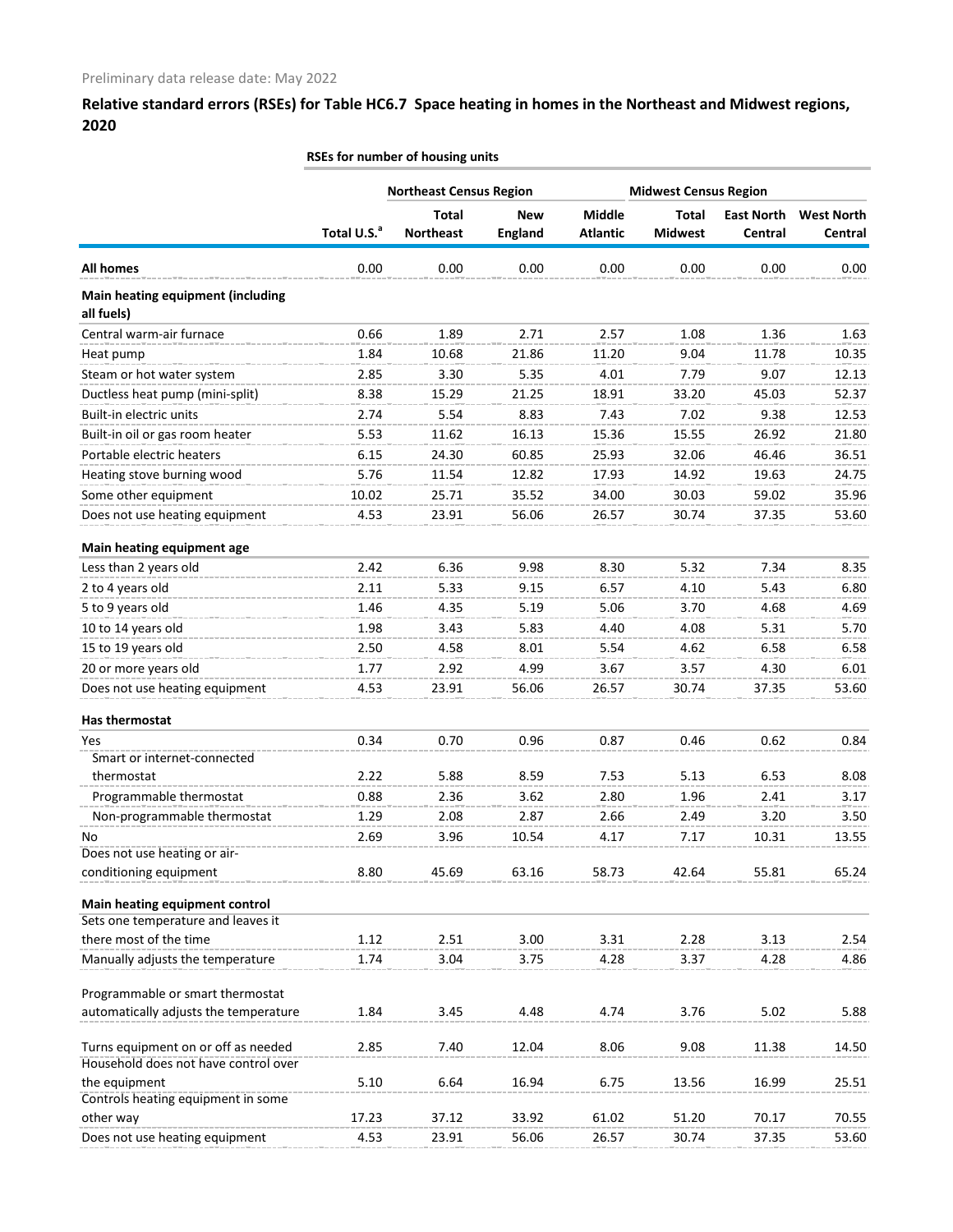|                                         | <b>Northeast Census Region</b><br><b>Midwest Census Region</b> |                  |                |                 |                |                   |                   |
|-----------------------------------------|----------------------------------------------------------------|------------------|----------------|-----------------|----------------|-------------------|-------------------|
|                                         |                                                                | <b>Total</b>     | <b>New</b>     | <b>Middle</b>   | <b>Total</b>   | <b>East North</b> | <b>West North</b> |
|                                         | Total U.S. <sup>a</sup>                                        | <b>Northeast</b> | <b>England</b> | <b>Atlantic</b> | <b>Midwest</b> | Central           | Central           |
| All homes                               | 0.00                                                           | 0.00             | 0.00           | 0.00            | 0.00           | 0.00              | 0.00              |
| Secondary heating fuel and<br>equipment |                                                                |                  |                |                 |                |                   |                   |
| Uses secondary heating equipment        | 1.01                                                           | 2.02             | 2.45           | 2.77            | 1.69           | 2.45              | 2.91              |
| Natural gas                             | 2.92                                                           | 7.75             | 16.65          | 8.75            | 5.93           | 8.43              | 7.39              |
| Fireplace                               | 3.15                                                           | 8.33             | 17.83          | 9.41            | 6.06           | 8.35              | 7.72              |
| Some other equipment                    | 9.87                                                           | 20.79            | 37.19          | 26.29           | 24.16          | 32.46             | 35.00             |
| Electricity                             | 1.35                                                           | 3.44             | 4.51           | 4.23            | 2.74           | 3.62              | 4.23              |
| Portable electric heaters               | 1.44                                                           | 4.39             | 6.20           | 5.25            | 3.16           | 4.37              | 4.55              |
| Ductless heat pump (mini-split)         | 9.64                                                           | 11.65            | 11.83          | 17.31           | 27.28          | 43.31             | 33.32             |
| Built-in electric units                 | 4.38                                                           | 7.02             | 12.08          | 9.01            | 10.13          | 11.57             | 15.60             |
| Fireplace                               | 5.70                                                           | 18.47            | 25.43          | 24.46           | 14.96          | 17.71             | 22.12             |
| Some other equipment                    | 12.75                                                          | 38.09            | 45.04          | 48.55           | 28.55          | 39.82             | 36.25             |
| Wood                                    | 2.73                                                           | 4.79             | 6.85           | 7.22            | 6.76           | 9.37              | 12.59             |
| Heating stove                           | 4.76                                                           | 6.62             | 8.58           | 10.90           | 12.09          | 15.53             | 19.72             |
| Fireplace                               | 3.77                                                           | 9.45             | 11.74          | 13.18           | 8.60           | 12.88             | 14.52             |
| Some other equipment                    | 68.13                                                          | 77.35            | 77.35          | 0.00            | 100.11         | 0.00              | 100.11            |
| Some other fuel <sup>b</sup>            | 4.50                                                           | 9.09             | 9.14           | 12.98           | 10.97          | 13.82             | 14.66             |
| Does not use secondary heating          |                                                                |                  |                |                 |                |                   |                   |
| equipment                               | 0.79                                                           | 1.61             | 2.13           | 2.11            | 1.32           | 1.76              | 2.71              |
| Does not use any heating equipment      | 4.53                                                           | 23.91            | 56.06          | 26.57           | 30.74          | 37.35             | 53.60             |
| <b>Secondary heating usage</b>          |                                                                |                  |                |                 |                |                   |                   |
| Uses all or almost all of the time      | 2.73                                                           | 5.43             | 7.89           | 7.73            | 5.05           | 6.78              | 8.19              |
| Uses at least once a week               | 2.32                                                           | 6.48             | 7.63           | 9.32            | 5.89           | 7.91              | 8.36              |
| Uses a few times per month              | 4.22                                                           | 8.52             | 12.14          | 10.12           | 9.94           | 13.20             | 11.55             |
| Uses only when it is very cold          | 2.10                                                           | 5.14             | 6.86           | 6.12            | 4.28           | 5.63              | 6.55              |
| Uses only in rare situations, such as   |                                                                |                  |                |                 |                |                   |                   |
| when a guest is visiting                | 3.46                                                           | 7.25             | 12.60          | 9.07            | 8.26           | 9.89              | 11.73             |
| Does not use secondary heating          |                                                                |                  |                |                 |                |                   |                   |
| equipment                               | 0.79                                                           | 1.61             | 2.13           | 2.11            | 1.32           | 1.76              | 2.71              |
| Does not use any heating equipment      | 4.53                                                           | 23.91            | 56.06          | 26.57           | 30.74          | 37.35             | 53.60             |
| Winter indoor daytime temperature       |                                                                |                  |                |                 |                |                   |                   |
| when someone is home                    |                                                                |                  |                |                 |                |                   |                   |
| 63 degrees or less                      | 4.53                                                           | 10.12            | 12.33          | 12.75           | 12.43          | 16.48             | 18.83             |
| 64 to 66 degrees                        | 2.75                                                           | 4.18             | 5.61           | 5.78            | 6.86           | 9.48              | 10.48             |
| 67 to 69 degrees                        | 1.21                                                           | 2.68             | 4.10           | 3.42            | 2.75           | 3.09              | 4.05              |
| 70 degrees                              | 1.56                                                           | 2.98             | 5.33           | 3.94            | 3.30           | 4.36              | 5.13              |
| 71 to 73 degrees                        | 1.53                                                           | 4.13             | 7.69           | 4.83            | 3.51           | 4.18              | 5.68              |
| 74 degrees or more                      | 2.27                                                           | 6.81             | 13.76          | 7.97            | 5.42           | 6.93              | 8.20              |
| Does not use heating equipment          | 4.53                                                           | 23.91            | 56.06          | 26.57           | 30.74          | 37.35             | 53.60             |

### **RSEs for number of housing units**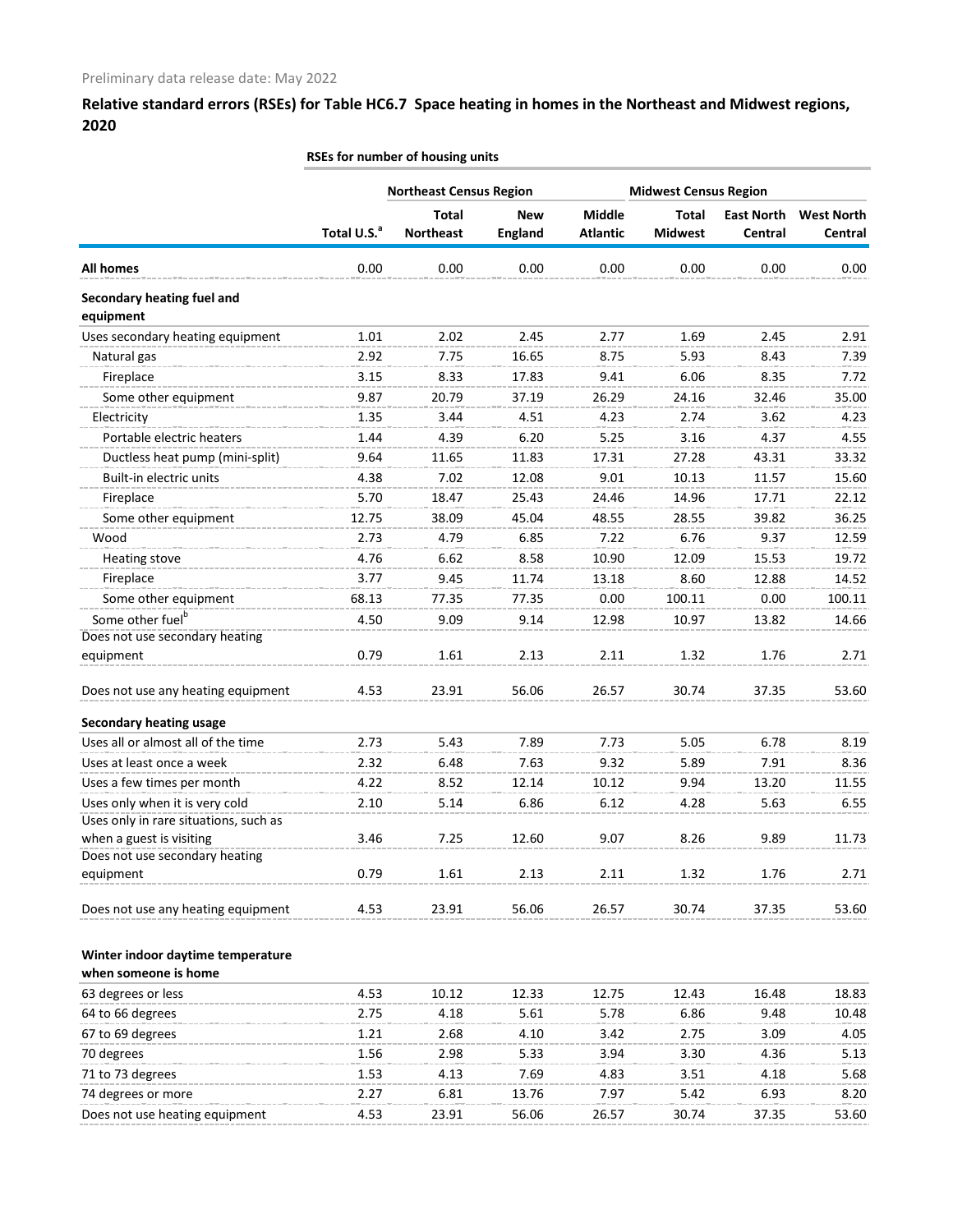| <b>Northeast Census Region</b><br><b>Midwest Census Region</b><br><b>Total</b><br><b>Middle</b><br><b>Total</b><br><b>East North</b><br><b>West North</b><br><b>New</b><br>Total U.S. <sup>a</sup><br><b>Northeast</b><br><b>England</b><br><b>Atlantic</b><br><b>Midwest</b><br>Central<br>Central<br><b>All homes</b><br>0.00<br>0.00<br>0.00<br>0.00<br>0.00<br>0.00<br>0.00<br>Winter indoor daytime temperature<br>when no one is home<br>63 degrees or less<br>2.15<br>2.84<br>4.18<br>3.94<br>5.16<br>6.50<br>7.41<br>64 to 66 degrees<br>1.95<br>3.66<br>5.23<br>4.75<br>3.84<br>5.00<br>5.38<br>67 to 69 degrees<br>1.39<br>3.62<br>2.93<br>3.38<br>3.97<br>3.23<br>5.81<br>70 degrees<br>4.47<br>5.42<br>5.75<br>2.23<br>6.86<br>4.49<br>6.98<br>71 to 73 degrees<br>6.92<br>2.10<br>5.74<br>11.95<br>4.83<br>6.00<br>7.06<br>74 degrees or more<br>2.59<br>8.30<br>17.02<br>9.31<br>7.37<br>8.84<br>10.78<br>Does not use heating equipment<br>4.53<br>23.91<br>56.06<br>26.57<br>53.60<br>30.74<br>37.35<br>Winter indoor temperature at night<br>63 degrees or less<br>2.70<br>4.55<br>4.54<br>6.33<br>5.33<br>7.36<br>8.99<br>64 to 66 degrees<br>5.49<br>2.11<br>4.06<br>5.40<br>4.54<br>6.04<br>5.83<br>67 to 69 degrees<br>1.65<br>3.23<br>3.91<br>2.66<br>5.38<br>3.25<br>4.11<br>70 degrees<br>2.03<br>3.96<br>6.74<br>4.55<br>4.11<br>5.80<br>4.78<br>6.71<br>71 to 73 degrees<br>2.12<br>5.95<br>10.84<br>4.60<br>5.41<br>6.53<br>74 degrees or more<br>2.60<br>8.01<br>14.93<br>9.59<br>6.89<br>10.06<br>8.16<br>Does not use heating equipment<br>26.57<br>4.53<br>23.91<br>56.06<br>30.74<br>37.35<br>53.60<br><b>Heated basement</b><br>1.16<br>2.16<br>3.41<br>2.71<br>1.76<br>2.43<br>1.87<br>Yes<br>2.25<br>2.81<br>3.67<br>5.37<br>No<br>3.23<br>6.71<br>8.38<br>Not asked (heated homes with no<br>0.60<br>basement)<br>5.12<br>9.73<br>5.42<br>3.26<br>4.73<br>5.97<br>Not asked (unheated homes,<br>0.20<br>apartments, and mobile homes)<br>0.37<br>0.13<br>0.17<br>0.33<br>0.35<br>0.77<br><b>Heated attic</b><br>4.07<br>8.43<br>17.23<br>9.91<br>8.72<br>10.81<br>Yes<br>13.99<br>No<br>0.74<br>1.81<br>1.92<br>2.36<br>2.46<br>1.55<br>2.31<br>Not asked (heated homes with no<br>attic)<br>1.39<br>2.85<br>4.24<br>3.63<br>2.52<br>3.56<br>3.71<br>Not asked (unheated homes,<br>apartments, and mobile homes)<br>0.37<br>0.13<br>0.20<br>0.17<br>0.33<br>0.35<br>0.77<br><b>Heated attached garage</b><br>3.93<br>8.22<br>12.17<br>9.97<br>7.11<br>10.21<br>8.12<br>Yes<br>No<br>0.88<br>2.06<br>2.97<br>2.72<br>1.72<br>2.22<br>2.38<br>Not asked (heated homes with no<br>attached garage)<br>1.12<br>2.09<br>2.58<br>2.82<br>2.29<br>3.00<br>3.85<br>Not asked (unheated homes,<br>apartments, and mobile homes)<br>0.20<br>0.37<br>0.13<br>0.17<br>0.33<br>0.35<br>0.77 | RSEs for number of housing units |  |  |  |  |  |  |  |
|--------------------------------------------------------------------------------------------------------------------------------------------------------------------------------------------------------------------------------------------------------------------------------------------------------------------------------------------------------------------------------------------------------------------------------------------------------------------------------------------------------------------------------------------------------------------------------------------------------------------------------------------------------------------------------------------------------------------------------------------------------------------------------------------------------------------------------------------------------------------------------------------------------------------------------------------------------------------------------------------------------------------------------------------------------------------------------------------------------------------------------------------------------------------------------------------------------------------------------------------------------------------------------------------------------------------------------------------------------------------------------------------------------------------------------------------------------------------------------------------------------------------------------------------------------------------------------------------------------------------------------------------------------------------------------------------------------------------------------------------------------------------------------------------------------------------------------------------------------------------------------------------------------------------------------------------------------------------------------------------------------------------------------------------------------------------------------------------------------------------------------------------------------------------------------------------------------------------------------------------------------------------------------------------------------------------------------------------------------------------------------------------------------------------------------------------------------------------------------------------------------------------------------------------------------------------------------------------------------------------------------------------------------------------------------------------------------------------------------------------------------------------------------------------------------------------|----------------------------------|--|--|--|--|--|--|--|
|                                                                                                                                                                                                                                                                                                                                                                                                                                                                                                                                                                                                                                                                                                                                                                                                                                                                                                                                                                                                                                                                                                                                                                                                                                                                                                                                                                                                                                                                                                                                                                                                                                                                                                                                                                                                                                                                                                                                                                                                                                                                                                                                                                                                                                                                                                                                                                                                                                                                                                                                                                                                                                                                                                                                                                                                                    |                                  |  |  |  |  |  |  |  |
|                                                                                                                                                                                                                                                                                                                                                                                                                                                                                                                                                                                                                                                                                                                                                                                                                                                                                                                                                                                                                                                                                                                                                                                                                                                                                                                                                                                                                                                                                                                                                                                                                                                                                                                                                                                                                                                                                                                                                                                                                                                                                                                                                                                                                                                                                                                                                                                                                                                                                                                                                                                                                                                                                                                                                                                                                    |                                  |  |  |  |  |  |  |  |
|                                                                                                                                                                                                                                                                                                                                                                                                                                                                                                                                                                                                                                                                                                                                                                                                                                                                                                                                                                                                                                                                                                                                                                                                                                                                                                                                                                                                                                                                                                                                                                                                                                                                                                                                                                                                                                                                                                                                                                                                                                                                                                                                                                                                                                                                                                                                                                                                                                                                                                                                                                                                                                                                                                                                                                                                                    |                                  |  |  |  |  |  |  |  |
|                                                                                                                                                                                                                                                                                                                                                                                                                                                                                                                                                                                                                                                                                                                                                                                                                                                                                                                                                                                                                                                                                                                                                                                                                                                                                                                                                                                                                                                                                                                                                                                                                                                                                                                                                                                                                                                                                                                                                                                                                                                                                                                                                                                                                                                                                                                                                                                                                                                                                                                                                                                                                                                                                                                                                                                                                    |                                  |  |  |  |  |  |  |  |
|                                                                                                                                                                                                                                                                                                                                                                                                                                                                                                                                                                                                                                                                                                                                                                                                                                                                                                                                                                                                                                                                                                                                                                                                                                                                                                                                                                                                                                                                                                                                                                                                                                                                                                                                                                                                                                                                                                                                                                                                                                                                                                                                                                                                                                                                                                                                                                                                                                                                                                                                                                                                                                                                                                                                                                                                                    |                                  |  |  |  |  |  |  |  |
|                                                                                                                                                                                                                                                                                                                                                                                                                                                                                                                                                                                                                                                                                                                                                                                                                                                                                                                                                                                                                                                                                                                                                                                                                                                                                                                                                                                                                                                                                                                                                                                                                                                                                                                                                                                                                                                                                                                                                                                                                                                                                                                                                                                                                                                                                                                                                                                                                                                                                                                                                                                                                                                                                                                                                                                                                    |                                  |  |  |  |  |  |  |  |
|                                                                                                                                                                                                                                                                                                                                                                                                                                                                                                                                                                                                                                                                                                                                                                                                                                                                                                                                                                                                                                                                                                                                                                                                                                                                                                                                                                                                                                                                                                                                                                                                                                                                                                                                                                                                                                                                                                                                                                                                                                                                                                                                                                                                                                                                                                                                                                                                                                                                                                                                                                                                                                                                                                                                                                                                                    |                                  |  |  |  |  |  |  |  |
|                                                                                                                                                                                                                                                                                                                                                                                                                                                                                                                                                                                                                                                                                                                                                                                                                                                                                                                                                                                                                                                                                                                                                                                                                                                                                                                                                                                                                                                                                                                                                                                                                                                                                                                                                                                                                                                                                                                                                                                                                                                                                                                                                                                                                                                                                                                                                                                                                                                                                                                                                                                                                                                                                                                                                                                                                    |                                  |  |  |  |  |  |  |  |
|                                                                                                                                                                                                                                                                                                                                                                                                                                                                                                                                                                                                                                                                                                                                                                                                                                                                                                                                                                                                                                                                                                                                                                                                                                                                                                                                                                                                                                                                                                                                                                                                                                                                                                                                                                                                                                                                                                                                                                                                                                                                                                                                                                                                                                                                                                                                                                                                                                                                                                                                                                                                                                                                                                                                                                                                                    |                                  |  |  |  |  |  |  |  |
|                                                                                                                                                                                                                                                                                                                                                                                                                                                                                                                                                                                                                                                                                                                                                                                                                                                                                                                                                                                                                                                                                                                                                                                                                                                                                                                                                                                                                                                                                                                                                                                                                                                                                                                                                                                                                                                                                                                                                                                                                                                                                                                                                                                                                                                                                                                                                                                                                                                                                                                                                                                                                                                                                                                                                                                                                    |                                  |  |  |  |  |  |  |  |
|                                                                                                                                                                                                                                                                                                                                                                                                                                                                                                                                                                                                                                                                                                                                                                                                                                                                                                                                                                                                                                                                                                                                                                                                                                                                                                                                                                                                                                                                                                                                                                                                                                                                                                                                                                                                                                                                                                                                                                                                                                                                                                                                                                                                                                                                                                                                                                                                                                                                                                                                                                                                                                                                                                                                                                                                                    |                                  |  |  |  |  |  |  |  |
|                                                                                                                                                                                                                                                                                                                                                                                                                                                                                                                                                                                                                                                                                                                                                                                                                                                                                                                                                                                                                                                                                                                                                                                                                                                                                                                                                                                                                                                                                                                                                                                                                                                                                                                                                                                                                                                                                                                                                                                                                                                                                                                                                                                                                                                                                                                                                                                                                                                                                                                                                                                                                                                                                                                                                                                                                    |                                  |  |  |  |  |  |  |  |
|                                                                                                                                                                                                                                                                                                                                                                                                                                                                                                                                                                                                                                                                                                                                                                                                                                                                                                                                                                                                                                                                                                                                                                                                                                                                                                                                                                                                                                                                                                                                                                                                                                                                                                                                                                                                                                                                                                                                                                                                                                                                                                                                                                                                                                                                                                                                                                                                                                                                                                                                                                                                                                                                                                                                                                                                                    |                                  |  |  |  |  |  |  |  |
|                                                                                                                                                                                                                                                                                                                                                                                                                                                                                                                                                                                                                                                                                                                                                                                                                                                                                                                                                                                                                                                                                                                                                                                                                                                                                                                                                                                                                                                                                                                                                                                                                                                                                                                                                                                                                                                                                                                                                                                                                                                                                                                                                                                                                                                                                                                                                                                                                                                                                                                                                                                                                                                                                                                                                                                                                    |                                  |  |  |  |  |  |  |  |
|                                                                                                                                                                                                                                                                                                                                                                                                                                                                                                                                                                                                                                                                                                                                                                                                                                                                                                                                                                                                                                                                                                                                                                                                                                                                                                                                                                                                                                                                                                                                                                                                                                                                                                                                                                                                                                                                                                                                                                                                                                                                                                                                                                                                                                                                                                                                                                                                                                                                                                                                                                                                                                                                                                                                                                                                                    |                                  |  |  |  |  |  |  |  |
|                                                                                                                                                                                                                                                                                                                                                                                                                                                                                                                                                                                                                                                                                                                                                                                                                                                                                                                                                                                                                                                                                                                                                                                                                                                                                                                                                                                                                                                                                                                                                                                                                                                                                                                                                                                                                                                                                                                                                                                                                                                                                                                                                                                                                                                                                                                                                                                                                                                                                                                                                                                                                                                                                                                                                                                                                    |                                  |  |  |  |  |  |  |  |
|                                                                                                                                                                                                                                                                                                                                                                                                                                                                                                                                                                                                                                                                                                                                                                                                                                                                                                                                                                                                                                                                                                                                                                                                                                                                                                                                                                                                                                                                                                                                                                                                                                                                                                                                                                                                                                                                                                                                                                                                                                                                                                                                                                                                                                                                                                                                                                                                                                                                                                                                                                                                                                                                                                                                                                                                                    |                                  |  |  |  |  |  |  |  |
|                                                                                                                                                                                                                                                                                                                                                                                                                                                                                                                                                                                                                                                                                                                                                                                                                                                                                                                                                                                                                                                                                                                                                                                                                                                                                                                                                                                                                                                                                                                                                                                                                                                                                                                                                                                                                                                                                                                                                                                                                                                                                                                                                                                                                                                                                                                                                                                                                                                                                                                                                                                                                                                                                                                                                                                                                    |                                  |  |  |  |  |  |  |  |
|                                                                                                                                                                                                                                                                                                                                                                                                                                                                                                                                                                                                                                                                                                                                                                                                                                                                                                                                                                                                                                                                                                                                                                                                                                                                                                                                                                                                                                                                                                                                                                                                                                                                                                                                                                                                                                                                                                                                                                                                                                                                                                                                                                                                                                                                                                                                                                                                                                                                                                                                                                                                                                                                                                                                                                                                                    |                                  |  |  |  |  |  |  |  |
|                                                                                                                                                                                                                                                                                                                                                                                                                                                                                                                                                                                                                                                                                                                                                                                                                                                                                                                                                                                                                                                                                                                                                                                                                                                                                                                                                                                                                                                                                                                                                                                                                                                                                                                                                                                                                                                                                                                                                                                                                                                                                                                                                                                                                                                                                                                                                                                                                                                                                                                                                                                                                                                                                                                                                                                                                    |                                  |  |  |  |  |  |  |  |
|                                                                                                                                                                                                                                                                                                                                                                                                                                                                                                                                                                                                                                                                                                                                                                                                                                                                                                                                                                                                                                                                                                                                                                                                                                                                                                                                                                                                                                                                                                                                                                                                                                                                                                                                                                                                                                                                                                                                                                                                                                                                                                                                                                                                                                                                                                                                                                                                                                                                                                                                                                                                                                                                                                                                                                                                                    |                                  |  |  |  |  |  |  |  |
|                                                                                                                                                                                                                                                                                                                                                                                                                                                                                                                                                                                                                                                                                                                                                                                                                                                                                                                                                                                                                                                                                                                                                                                                                                                                                                                                                                                                                                                                                                                                                                                                                                                                                                                                                                                                                                                                                                                                                                                                                                                                                                                                                                                                                                                                                                                                                                                                                                                                                                                                                                                                                                                                                                                                                                                                                    |                                  |  |  |  |  |  |  |  |
|                                                                                                                                                                                                                                                                                                                                                                                                                                                                                                                                                                                                                                                                                                                                                                                                                                                                                                                                                                                                                                                                                                                                                                                                                                                                                                                                                                                                                                                                                                                                                                                                                                                                                                                                                                                                                                                                                                                                                                                                                                                                                                                                                                                                                                                                                                                                                                                                                                                                                                                                                                                                                                                                                                                                                                                                                    |                                  |  |  |  |  |  |  |  |
|                                                                                                                                                                                                                                                                                                                                                                                                                                                                                                                                                                                                                                                                                                                                                                                                                                                                                                                                                                                                                                                                                                                                                                                                                                                                                                                                                                                                                                                                                                                                                                                                                                                                                                                                                                                                                                                                                                                                                                                                                                                                                                                                                                                                                                                                                                                                                                                                                                                                                                                                                                                                                                                                                                                                                                                                                    |                                  |  |  |  |  |  |  |  |
|                                                                                                                                                                                                                                                                                                                                                                                                                                                                                                                                                                                                                                                                                                                                                                                                                                                                                                                                                                                                                                                                                                                                                                                                                                                                                                                                                                                                                                                                                                                                                                                                                                                                                                                                                                                                                                                                                                                                                                                                                                                                                                                                                                                                                                                                                                                                                                                                                                                                                                                                                                                                                                                                                                                                                                                                                    |                                  |  |  |  |  |  |  |  |
|                                                                                                                                                                                                                                                                                                                                                                                                                                                                                                                                                                                                                                                                                                                                                                                                                                                                                                                                                                                                                                                                                                                                                                                                                                                                                                                                                                                                                                                                                                                                                                                                                                                                                                                                                                                                                                                                                                                                                                                                                                                                                                                                                                                                                                                                                                                                                                                                                                                                                                                                                                                                                                                                                                                                                                                                                    |                                  |  |  |  |  |  |  |  |
|                                                                                                                                                                                                                                                                                                                                                                                                                                                                                                                                                                                                                                                                                                                                                                                                                                                                                                                                                                                                                                                                                                                                                                                                                                                                                                                                                                                                                                                                                                                                                                                                                                                                                                                                                                                                                                                                                                                                                                                                                                                                                                                                                                                                                                                                                                                                                                                                                                                                                                                                                                                                                                                                                                                                                                                                                    |                                  |  |  |  |  |  |  |  |
|                                                                                                                                                                                                                                                                                                                                                                                                                                                                                                                                                                                                                                                                                                                                                                                                                                                                                                                                                                                                                                                                                                                                                                                                                                                                                                                                                                                                                                                                                                                                                                                                                                                                                                                                                                                                                                                                                                                                                                                                                                                                                                                                                                                                                                                                                                                                                                                                                                                                                                                                                                                                                                                                                                                                                                                                                    |                                  |  |  |  |  |  |  |  |
|                                                                                                                                                                                                                                                                                                                                                                                                                                                                                                                                                                                                                                                                                                                                                                                                                                                                                                                                                                                                                                                                                                                                                                                                                                                                                                                                                                                                                                                                                                                                                                                                                                                                                                                                                                                                                                                                                                                                                                                                                                                                                                                                                                                                                                                                                                                                                                                                                                                                                                                                                                                                                                                                                                                                                                                                                    |                                  |  |  |  |  |  |  |  |
|                                                                                                                                                                                                                                                                                                                                                                                                                                                                                                                                                                                                                                                                                                                                                                                                                                                                                                                                                                                                                                                                                                                                                                                                                                                                                                                                                                                                                                                                                                                                                                                                                                                                                                                                                                                                                                                                                                                                                                                                                                                                                                                                                                                                                                                                                                                                                                                                                                                                                                                                                                                                                                                                                                                                                                                                                    |                                  |  |  |  |  |  |  |  |
|                                                                                                                                                                                                                                                                                                                                                                                                                                                                                                                                                                                                                                                                                                                                                                                                                                                                                                                                                                                                                                                                                                                                                                                                                                                                                                                                                                                                                                                                                                                                                                                                                                                                                                                                                                                                                                                                                                                                                                                                                                                                                                                                                                                                                                                                                                                                                                                                                                                                                                                                                                                                                                                                                                                                                                                                                    |                                  |  |  |  |  |  |  |  |
|                                                                                                                                                                                                                                                                                                                                                                                                                                                                                                                                                                                                                                                                                                                                                                                                                                                                                                                                                                                                                                                                                                                                                                                                                                                                                                                                                                                                                                                                                                                                                                                                                                                                                                                                                                                                                                                                                                                                                                                                                                                                                                                                                                                                                                                                                                                                                                                                                                                                                                                                                                                                                                                                                                                                                                                                                    |                                  |  |  |  |  |  |  |  |
|                                                                                                                                                                                                                                                                                                                                                                                                                                                                                                                                                                                                                                                                                                                                                                                                                                                                                                                                                                                                                                                                                                                                                                                                                                                                                                                                                                                                                                                                                                                                                                                                                                                                                                                                                                                                                                                                                                                                                                                                                                                                                                                                                                                                                                                                                                                                                                                                                                                                                                                                                                                                                                                                                                                                                                                                                    |                                  |  |  |  |  |  |  |  |
|                                                                                                                                                                                                                                                                                                                                                                                                                                                                                                                                                                                                                                                                                                                                                                                                                                                                                                                                                                                                                                                                                                                                                                                                                                                                                                                                                                                                                                                                                                                                                                                                                                                                                                                                                                                                                                                                                                                                                                                                                                                                                                                                                                                                                                                                                                                                                                                                                                                                                                                                                                                                                                                                                                                                                                                                                    |                                  |  |  |  |  |  |  |  |
|                                                                                                                                                                                                                                                                                                                                                                                                                                                                                                                                                                                                                                                                                                                                                                                                                                                                                                                                                                                                                                                                                                                                                                                                                                                                                                                                                                                                                                                                                                                                                                                                                                                                                                                                                                                                                                                                                                                                                                                                                                                                                                                                                                                                                                                                                                                                                                                                                                                                                                                                                                                                                                                                                                                                                                                                                    |                                  |  |  |  |  |  |  |  |
|                                                                                                                                                                                                                                                                                                                                                                                                                                                                                                                                                                                                                                                                                                                                                                                                                                                                                                                                                                                                                                                                                                                                                                                                                                                                                                                                                                                                                                                                                                                                                                                                                                                                                                                                                                                                                                                                                                                                                                                                                                                                                                                                                                                                                                                                                                                                                                                                                                                                                                                                                                                                                                                                                                                                                                                                                    |                                  |  |  |  |  |  |  |  |
|                                                                                                                                                                                                                                                                                                                                                                                                                                                                                                                                                                                                                                                                                                                                                                                                                                                                                                                                                                                                                                                                                                                                                                                                                                                                                                                                                                                                                                                                                                                                                                                                                                                                                                                                                                                                                                                                                                                                                                                                                                                                                                                                                                                                                                                                                                                                                                                                                                                                                                                                                                                                                                                                                                                                                                                                                    |                                  |  |  |  |  |  |  |  |
|                                                                                                                                                                                                                                                                                                                                                                                                                                                                                                                                                                                                                                                                                                                                                                                                                                                                                                                                                                                                                                                                                                                                                                                                                                                                                                                                                                                                                                                                                                                                                                                                                                                                                                                                                                                                                                                                                                                                                                                                                                                                                                                                                                                                                                                                                                                                                                                                                                                                                                                                                                                                                                                                                                                                                                                                                    |                                  |  |  |  |  |  |  |  |
|                                                                                                                                                                                                                                                                                                                                                                                                                                                                                                                                                                                                                                                                                                                                                                                                                                                                                                                                                                                                                                                                                                                                                                                                                                                                                                                                                                                                                                                                                                                                                                                                                                                                                                                                                                                                                                                                                                                                                                                                                                                                                                                                                                                                                                                                                                                                                                                                                                                                                                                                                                                                                                                                                                                                                                                                                    |                                  |  |  |  |  |  |  |  |